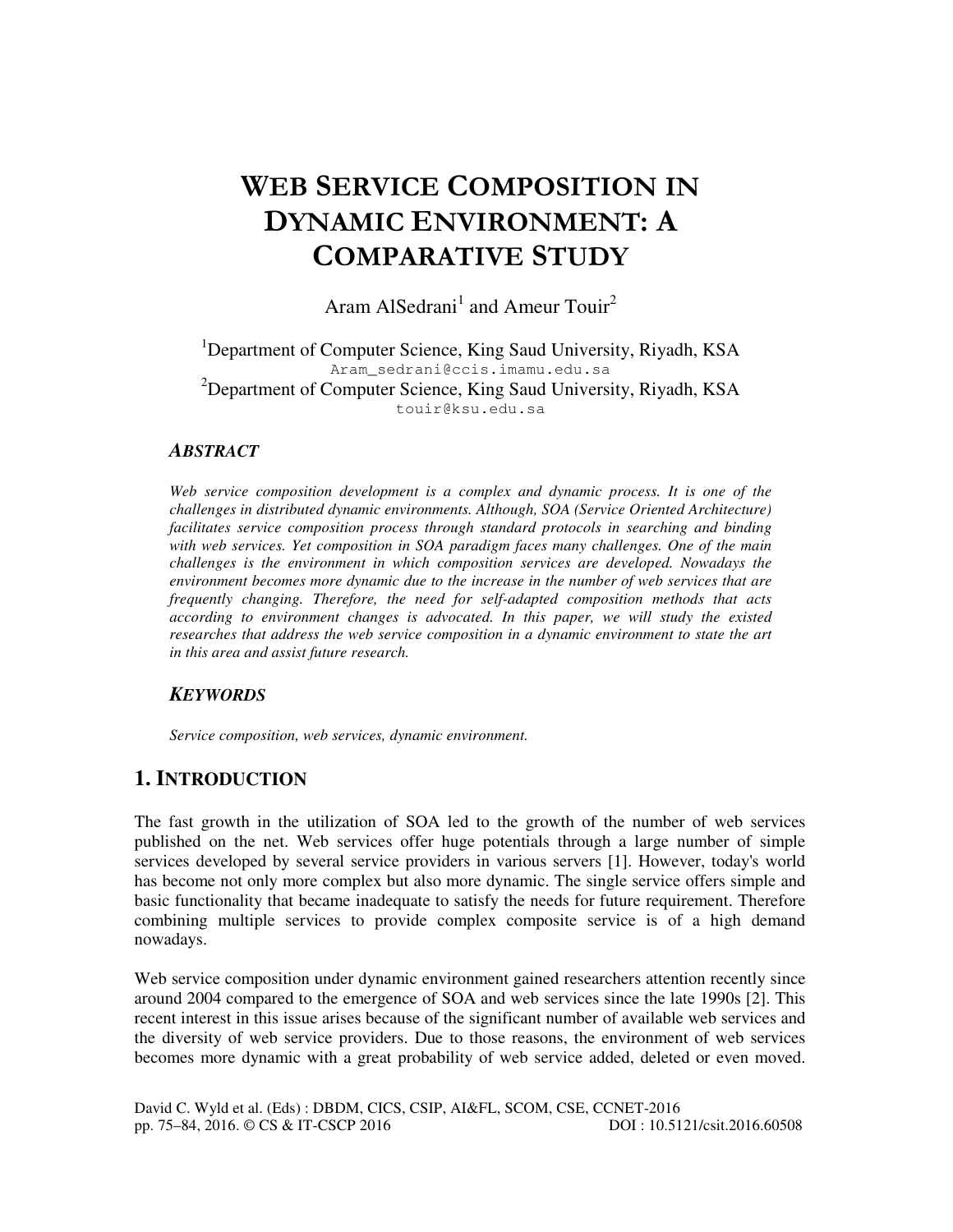#### 76 Computer Science & Information Technology (CS & IT)

Therefore, service composition that depends on dynamic entities must adapt to any changes occurred during its phases.

In this paper, we aim at investigating the existed researches that deal with the problem of web service composition in a dynamic environment in order to identify the research gap of this field and improve future research. The remainder of the paper is organized as follow: in section two, an introduction of web service composition is provided. Section three will highlight the main challenges that web service composition faces in a dynamic environment. We conduct our study in section four, and the dissection of study results is provided in section five. In the last section, we present the conclusions of our study.

## **2. WEB SERVICE COMPOSITION**

The services composition process consists of several phases. The first is the *composition planning* where specifying service request and decompose it into an abstract set of tasks. During the next phase, *service discovery,* a search for services that match the functionality and nonfunctionality requirements for each task in the composition is performed. Next, from the multiple services discovered in the previous phase, *service selection* is about selecting the most appropriate service for each task in the composition to satisfy user requirement. The last phase is the *service execution* where the individual task in the composition is invoked and executed to come up with the final service.

## **3. SERVICE COMPOSITION CHALLENGES IN DYNAMIC ENVIRONMENT**

Due to the success of SOA, the development of web services gains much attention from the software developer. This success leads to the growth in the number of web services available over the internet and thus increases the dynamic nature of web services environment. Therefore, service composition that depends on the dynamic environment of web services demands dynamic approaches to ensure the reliability of the composition process.

To illustrate the dynamism of composition environment we need to understand the possible changes that could occur in such environment. The dynamism is due to two types of changes; one is caused by the web service, and the other is caused by the environment itself. For example, some of the changes in web services that could affect the composition are as follow: First, one or more of the participant services fail to accomplish its task, or they become unavailable. Second, participant services could not provide its expected QoS or updated their values. Third, new candidate services advertise for better QoS than participant service. On the other hand, some major faults that could affect the execution of web service composition caused by the environment like, network or connection failure during service invocation or unexpected server crash.

Therefore, service composition under dynamic environment needs new requirements. According to [3] we can set the new composition requirement as follow: self-configuring, self-optimizing, self-healing and self-adapting. Self-configuring composition indicates that the composition able to discover and select services automatically. Self-optimizing means that the services within the composition are chosen according to QoS constraint. The self-healing composition is the composition that is capable of detecting constraints violation and react accordingly. The last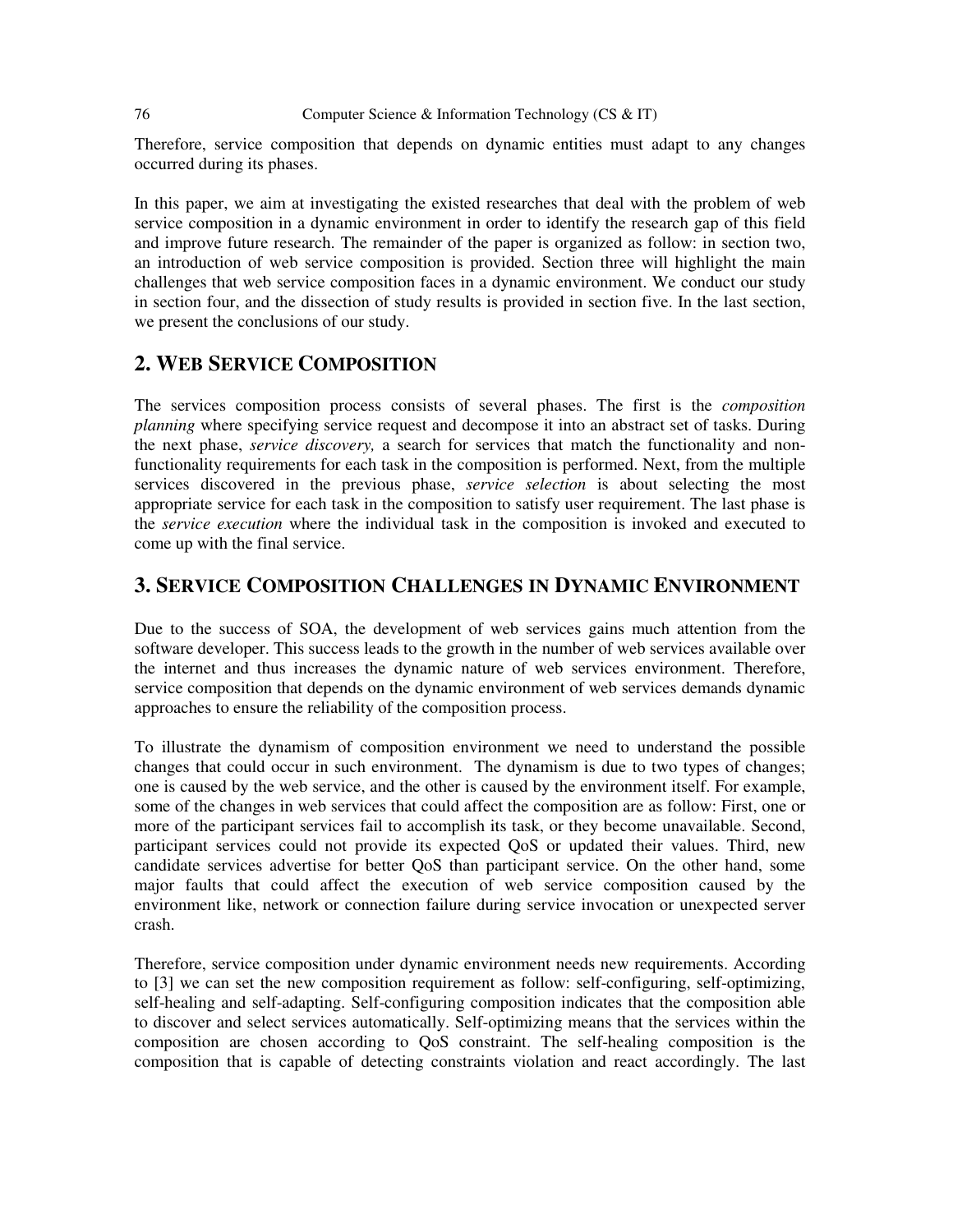requirement is the self-adapting composition that is capable of altering its process to adapt to changes occurs with minimum human intervention.

## **4. THE COMPARATIVE STUDY**

Dynamic web service composition had researchers attention in recent years. Many solutions are proposed to handle the dynamic environment changes during composition process. In this study, we will investigate some recent researches in this field and conduct a comparative study about them. Later we will review our observations and recommendations.

#### **4.1. Overview of Major Researches:**

**1.. (Chang et.al 2004)** [4] is a middleware platform for service composition. The main goal of this work is to provide selection algorithms to maximize the user satisfaction through QoS. The platform considers the changing in QoS attribute values during Execution and proposed a replanning technique for contingencies. The plan, in the case of QoS changes, is partitioned into three regions based on the criteria if the task has executed, currently executing, or will be executed. Then, based on a particular set of constraints the planner will identify the task (T) affected and perform a re-planning starting of the region that contains (T).

**2.. (Canfora et. al 2005)** [5] is a triggering algorithm to control the workflow of service composition in the case of QoS values changes during execution. The algorithm in this work basically will estimate the global QoS value of the workflow whenever an update occurs. However, the planning in this algorithm is static designed by the user.

**3.. (Nariai et. al 2005)** [6] the proposal in this research uses the situation calculus (SC)theory, in the form of first-order logic language, to enable instant reaction of user preferences changes during composition and planning. The authors incorporate the SC theory in an intelligent infrastructure to analyze the pattern of exceptions experienced by a particular machine to manage the user requirements. In fact, they discussed five exception patterns such as unavailability exception and un-satisfy user constraints exception. However, the work considers mainly the user preferences as the dynamic change and doesn't take into account the QoS changes during planning and composition. Moreover, the SC theory does not support the constructing of complex composed service.

**4.. (Sapena et. al 2008)** [7] this research proposes an on-line planning algorithm based on overlapping the planning and execution phases. The algorithm mainly developed for the systems under time constraints. Therefore, a temporary initial plan is constructed first and then whenever there is available time an improvement of this plan is performed. The algorithm follows a state space search method, specifically, a depth-first search to improve the initial plan. However, a conflict repairing mechanism is used in case if some action fails to complete the plan. This mechanism based on repairing the preconditions of affected tasks to override the failed action and find alternative tasks.

**5.. (Yi-an et. al 2009)** [8] this research proposes the NVDSCM (iNcomplete Visible and Dynamic Service Composition Method) algorithm to compose services in the partial-known and vibrant environment. The main concept of NVDSCM algorithm is to monitor the cost changes between neighbor services, and if changes happen to this cost, an adjustment to the following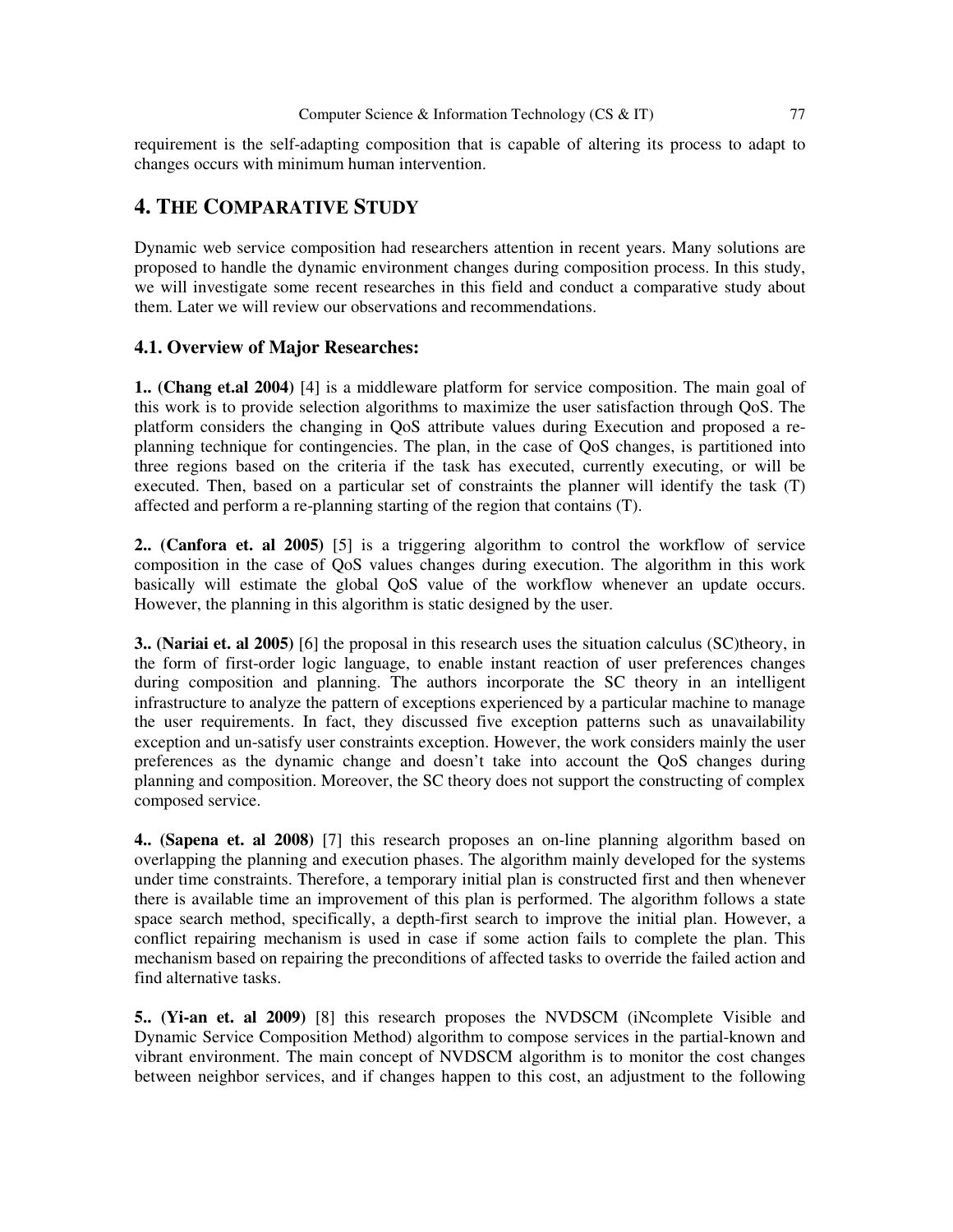#### 78 Computer Science & Information Technology (CS & IT)

costs will be performed until the end of the composition path. The algorithm utilizes the  $D^*$ search for finding composition path.

**6.. (Ying et. al 2009)** [9] the research utilizes the ECA rules in multimedia conference systems to manages web service composition in the case of updating user requirement. The proper event will trigger when the business process request is changed and allow service rescheduling. However, the proposed composition is semi-automated and focuses on the changes made by the user for updating requirement. Moreover, the work does not consider the changes in QoS of participant services.

**7.. (Dai et.al 2009)** [10] the authors in this research present a self-healing service composition framework based on performance prediction. The framework contains a QoS monitor that collects the quality values for participating services. At runtime, when a service is predicted to be failed according to its quality values, a reselection algorithm will be triggered to replace the failed service before it invoked. The aim of the proposed framework is to shorten the delay time from service failure recovery by early predicting the failures.

**8.. (Wiesner et.al 2009)** [11] in this research a recovery mechanisms are proposed for OWL-S semantic services in case of service failure. These mechanisms are based on OWL-S file annotation. By extracting the semantic information of services, the research proposes a set of operations to find alternative services in order to compensate the failed ones.

**9.. (Friedrich et.al 2010)** [12] The aim of this research is to provide a model-based approach and tools to analyze the reparability of service-based processes. The approach uses the forward reparability by creating repair plans to reach a correct execution state in case of fault or failure processes. In fact, the approach is divided into two steps. First, at design time, the heuristic-based analysis will check whether the plan is applicable for repairable executions of its processes. Second, at runtime, the approach will generate the repair plan based on the information from the previous step and predefined actions.

**10.. (Bartalos et.al 2011)** [13] the algorithm proposed in this research starts first by pruning the search space of web services by defining them as useable and Unusable. Then, the algorithm searches for the composition path using Fast Forward search. After adding a single web service to the composition plan, the algorithm entered a waiting mode to check if any changes occurred to web services. If so, it will react to the change according to three situations; if service deleted, the algorithm will delete the service, and its connections from the repository; if services added, the algorithm will classify it as useable or Unusable. If QoS values are updated, the algorithm will change accordingly. However, this research focuses on preparing and classifying the web services before composition to fasten the search process.

**11.. (Kuzu et.al 2012)** [14] the research proposes an algorithm for anytime planning that is based on overlapping between planning and execution. The tasks in anytime planning are executed ones it entered the plan. The execution outcomes of a single task are used to enhance the remaining planning process and provide information about services that could improve planning in nondeterministic situations. This approach is motivated by the fact that a web service repository at planning time could not be the same at execution time, so an overlapping between planning an execution of tasks are proposed. However in the case of contingency situation at some point during planning and effect previous executed task the re-planning will be costly since the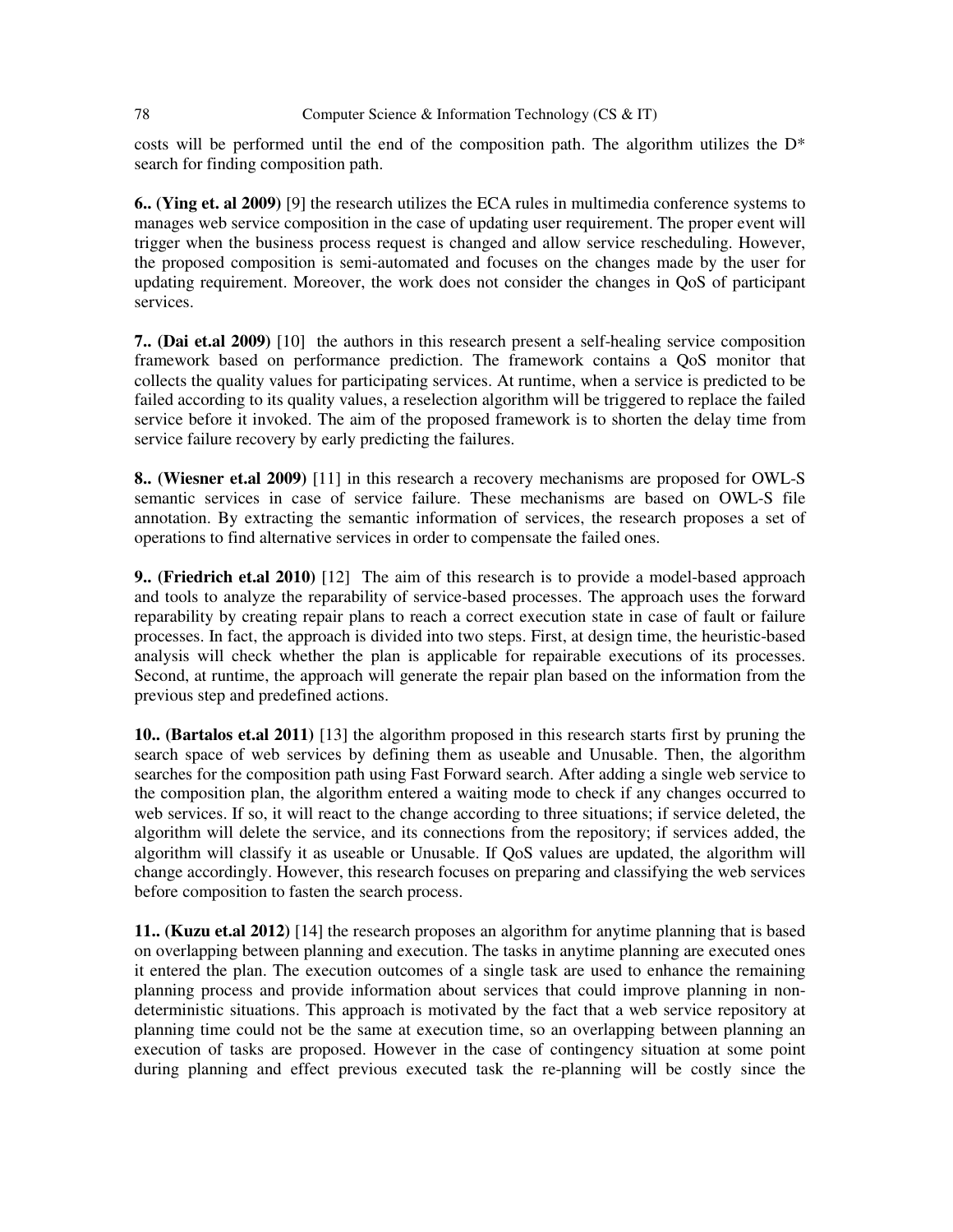approach needs to plan and execute from the start point. Another problem in anytime planning is the risk of planning and executing of a single task one by one without considering a situation where the plan could be unachievable.

**12.. (Barakat et.al 2012)** [15] the work proposes an algorithm that reacts to changes occurred in the participating web services during the selection phase. The algorithm modeled the problem as a graph, and each node will store the optimal path from started node. Then when a change occurred the algorithm will re-track the stored information in each node in the path and reselect a new service. The proposed algorithm will adapt to a dynamic environment. However, with the increase in the number of nodes, the storage capacity will increase.

**13.. (Saboohi et.al 2013)** [16] the SRPFR algorithm proposed in this work is an automatic subdigraph renovation plan for failure recovery. It consists of two steps: an offline and an online process. First, the offline process begins when composite services are stored in a repository; the algorithm calculates all possible sub-digraph of a composite web service digraph. Then, it finds an appropriate replacement sub-digraph based on ranking mechanism. On the other hand, the online process starts when a service failure occurred in the execution time. In this case, the executor exchanges the sub-digraph that contains the failed service with a pre-calculated subdigraph from the previous step.

**14.. (Markou et.al 2014)** [17] the MAPPPA algorithm proposed in this research is an alternative plan generation and merging algorithm. It aims basically at generating multiple plans for the same problem and merges these plans in a single decision tree. The algorithm is designed mainly for non-deterministic problems and could be applied to unexpected situations. The algorithm used A\* search over the decision tree and guided by probability values for successful execution of specific branches.

**15.. (Gupta et.al 2014)** [18] in this research the authors propose a mechanism for fault recovery during service composition execution. The mechanism is performed by a broker to generate all possible subsets of the composition sets if some service in the set is failed. Then, it is the responsibility of the broker to rank the subsets according to QoS values and replace the fault service.

**16.. (Wang et.al 2016)** [19] this research presents a framework for service composition based on multi-agent re-enforcement learning. The composition goal, in this framework, is decomposed among the agents to reduce the computational cost. Then, each agent will conduct a learning process to search for a solution to its goal. Furthermore, the research introduces a sharing algorithm between agents in order to reduce the time of convergence. From the experiences of agents, the framework able to adapt to changes occurred in a dynamic environment. However, the framework does not consider the quality of web services as a dynamic factor in the environment.

## **4.2. Study Evaluation Factors:**

The next table illustrates the analytical study performed on these selected researches. In this study, we will overview the main technique used by the research to adapt to environment changes in order to evaluate the similarity of those approaches. Moreover, the main factor of this study is the composition phase that the research considers in detecting and reacting to dynamic changes. Moreover, with the importance of QoS in determining the quality of composite service, we will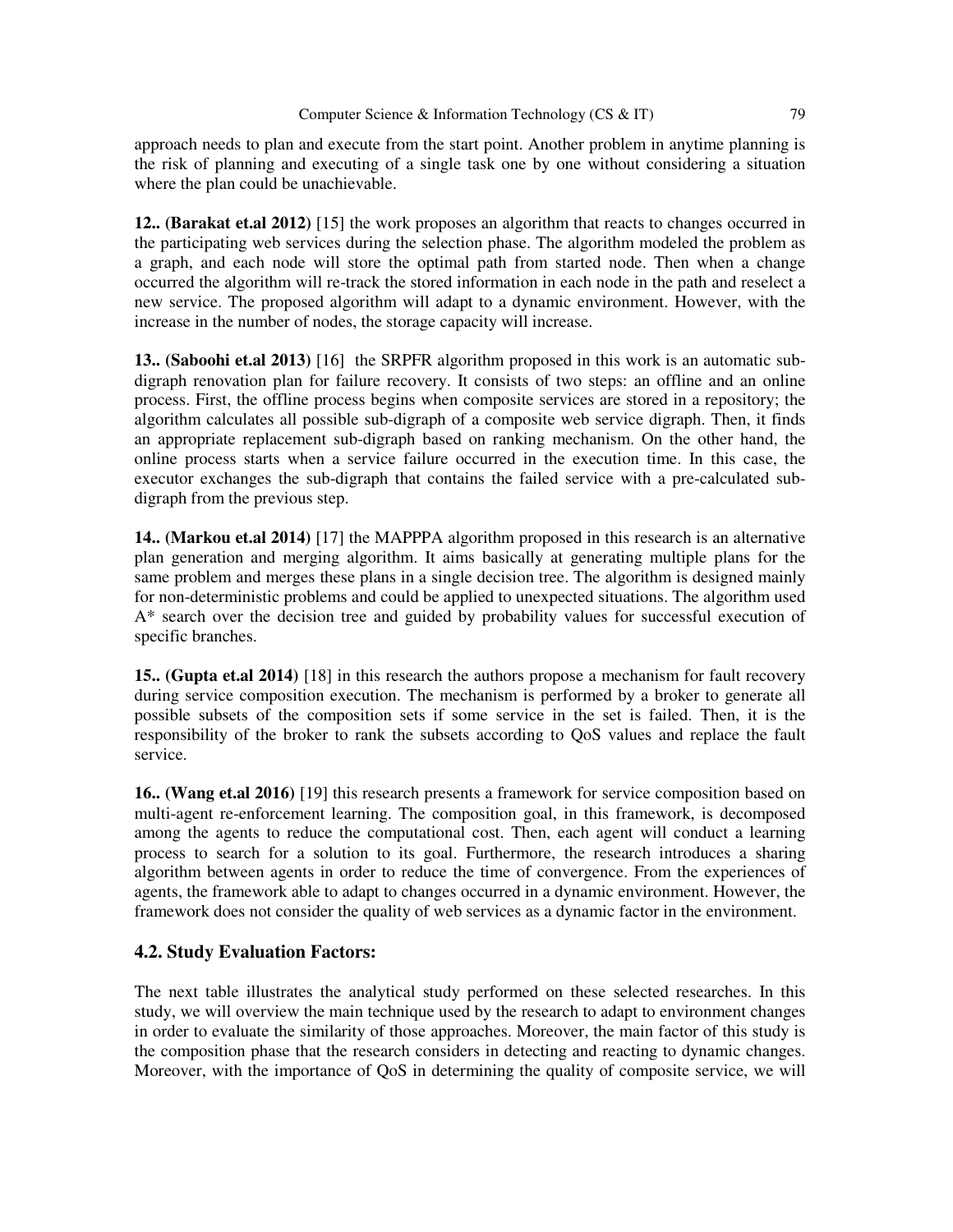#### 80 Computer Science & Information Technology (CS & IT)

analyze the main quality attributes that affect the composition and whether the researches consider them as a primary factor of composition or not. Then the main research outcomes will be reviewed to highlight the benefits of those researches. The last factor in our analysis is whether the research presents an experiment to proof the correctness of its technique or not.

|                | Research                        | Technique used                      | Dynamic               | QoS                       | Research                   | Correctness    |
|----------------|---------------------------------|-------------------------------------|-----------------------|---------------------------|----------------------------|----------------|
| Number         |                                 |                                     | Considered<br>phase   | Considered<br>attributes* | outcomes                   | proof          |
|                |                                 |                                     |                       |                           |                            |                |
| ī              | [4] Chang et.al 2004            | Constraints set                     | Execution             | EC, ET, REL,<br>AV. REP   | AgFlow<br>platform         | N <sub>O</sub> |
| $\overline{2}$ | [5] Canfora et. al<br>2005      | Triggering<br>Algorithm             | Execution             | ET. AV                    | Simulation                 | <b>YES</b>     |
| 3              | [6] Nariai et. al 2005          | Situation calculus                  | Execution             | <b>NON</b>                | Infrastructure             | N <sub>O</sub> |
| $\overline{4}$ | [7] Sapena<br>etal<br>2008      | Conflict-repairing                  | Planning<br>Execution | <b>NON</b>                | Algorithm                  | <b>YES</b>     |
| 5              | [8] Yi-an et. al 2009           | $D*$ Search                         | Planning              | ЕC                        | Algorithm                  | <b>YES</b>     |
| 6              | [9] Ying et. al 2009            | <b>ECA Rules</b>                    | Execution             | <b>NON</b>                | Algorithm                  | N <sub>O</sub> |
| 7              | [10] Dai et.al 2009             | Performance<br>prediction           | Execution             | EC, ET                    | Framework                  | <b>YES</b>     |
| 8              | [11] Wiesner et.al<br>2009      | Set of operations                   | Execution             | <b>NON</b>                | Algorithm                  | N <sub>O</sub> |
| 9              | [12] Friedrich et.al<br>2010    | Model-based                         | Execution             | <b>NON</b>                | WS-Diamond<br>Architecture | <b>YES</b>     |
| 10             | [13] Bartalos et.al<br>2011     | FF Search                           | Planning              | NM                        | Algorithm                  | <b>YES</b>     |
| 11             | [14] Kuzu et.al 2012            | Triggering                          | Execution             | <b>NON</b>                | Simplanner                 | N <sub>O</sub> |
|                |                                 | Signals                             |                       |                           | Framework                  |                |
| 12             | [15] Barakat et.al<br>2012      | Graph-based                         | Selection             | EC, ET                    | Algorithm                  | <b>YES</b>     |
| 13             | [16] Saboohi et.al<br>2013      | Subdigraph<br>replacement           | Execution             | EC, ET, REL               | Algorithm                  | <b>YES</b>     |
| 14             | $[17]$<br>Markou et.al<br>2014  | Alternative Plan                    | Planning              | <b>NON</b>                | Algorithm                  | <b>YES</b>     |
| 15             | [18]<br>Gupta<br>et.al<br>2014  | Subset<br>replacement               | Execution             | NM                        | <b>Broker</b>              | <b>YES</b>     |
| 16             | $[19]$<br>Wang<br>et.al<br>2016 | Agent<br>Re-enforcement<br>Learning | Execution             | <b>NON</b>                | Simulation                 | <b>YES</b>     |

#### Table 1: Comparative Table

\*EC: Execution Cost, ET: Execution Time, REL: Reliability, AV: Availability, REP: Reputation, NM: Not-Mentioned.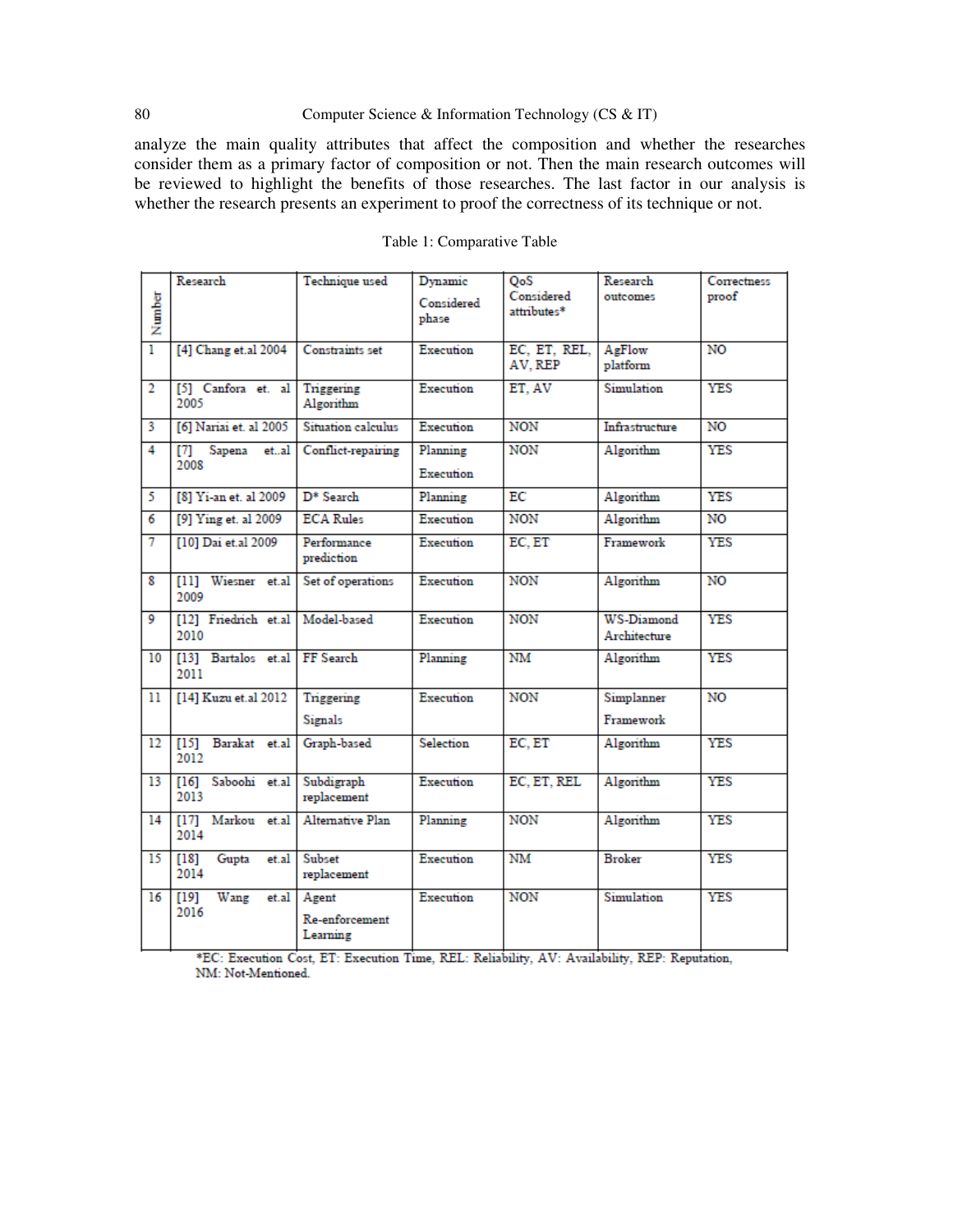# **5. DISCUSSION**

We can see from the number of researches on web service under a dynamic environment that this area is a new research direction, and is not mature enough to satisfy composition process requirements. The need for new techniques is highly recommended; especially with the fast grow of the web, which is the main environment where web service composition is operated. By conducting our study we identify several issues in this area.

As we can see from the next chart, which demonstrates the composition phase considered by subjected researches, that most existed service composition methods (75%) handles the dynamism of the environment in the execution phase and treats the environment as static in early phases. In such situations, any change will be detected and handled after their occurrence. This mechanism causes undesirable problems at execution time that leads to decrease the composition performance with re-planning or re-selecting overhead. However, some researches consider planning mechanisms to handle changes in web services. These approaches detect changes at early phases which build a more reliable composition plan. Thus, prevent re-planning overhead in case of changes during later phases. Most of the planning mechanisms proposed in subjected researches are focused on searching for alternative paths to overcome the changes of web services in original plan path.



Figure 1: Composition Phases Chart

We can see also from the chart in figure 1 that almost none of the researches except [15] consider proposing a solution to dynamic changes in discovery and selection phases. Those two phases, in fact, deal directly with available web services while planning is considered as ordering tasks to achieve a particular goal. In the case of the discovery phase, the composition process will search for all possible web services to do a specific task in the plan. However, with dynamic web environment, the discovery phase outcomes must be a set of active, and reliable services that afterward the composition process can select from. Therefore, discovery process must depend on algorithms that can react to changes occurred on services, either when deleting inactive discovered services incidence or in the case of some newly exist equivalent service that must be included in the discovered services set.

The same concept is applied to the selection phase. First of all, the set of candidate web services to be select from must be reliable and active. Then, during selection, the changes on web services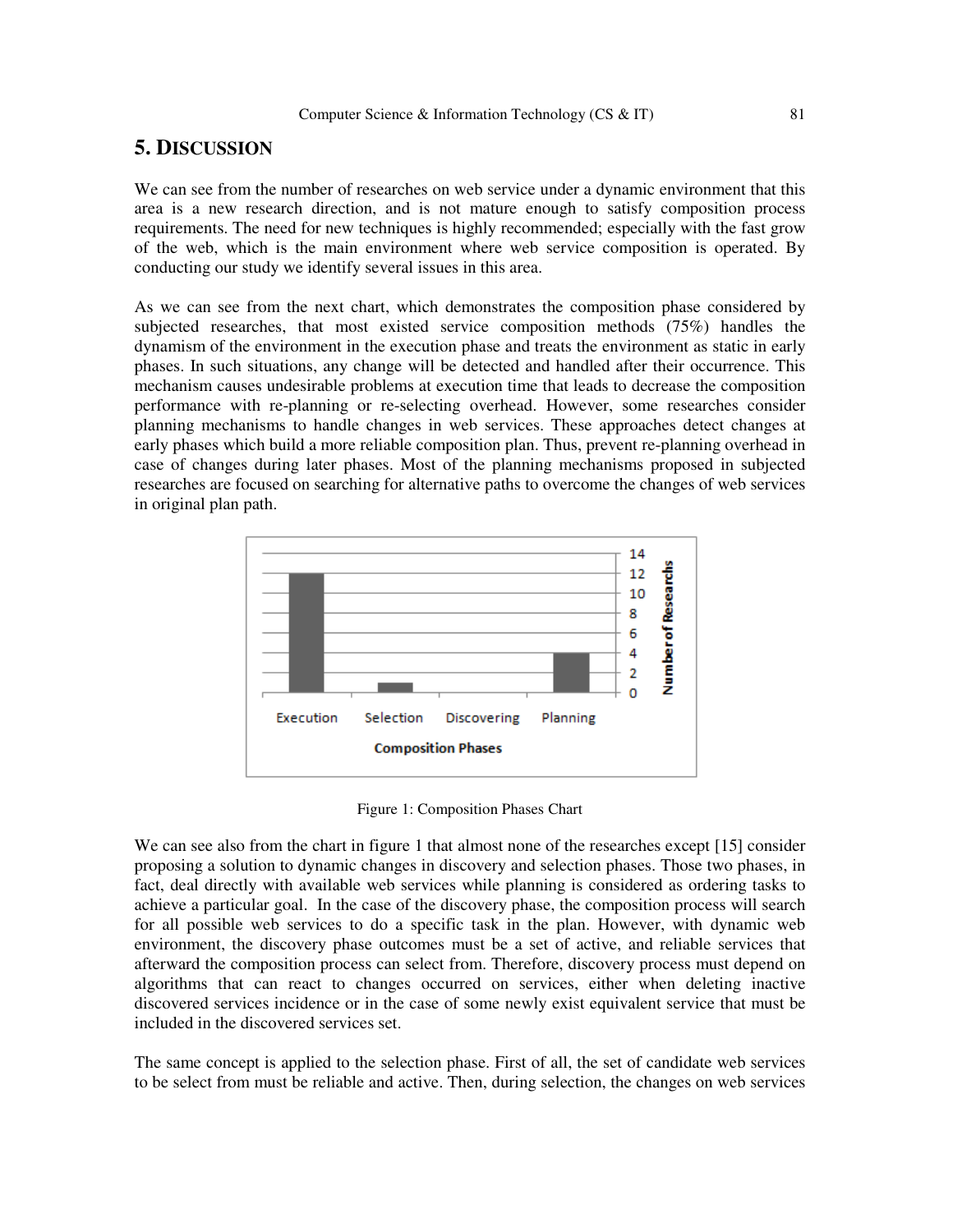must be considered in order to improve the selection. As an example, if new service advertises for QoS values that could improve the quality of overall composite service, then the selection algorithm must consider this service and add it to the candidate services set.

In another hand, 50% of the subjected researches, as shown in figure 2, consider the QoS attributes as the primary factor in the dynamic environment. QoS attributes are an effective factor in the dynamic environment. Increasing or decreasing the quality values of individual web service in the composition will affect the overall quality of composite service. We can observe from Table 1, that the most used QoS attributes in these researches are the execution cost (EC) and the execution time (ET). We can refer to the reason for these choices, is that most of the researches aim at enhancing the performance of the composition by reducing the time and cost. Since the composition process is a long process and dealing with multiple providers, the execution time and cost could be high in some cases.



Figure 2: QoS chart

Another observation from the study is that there are two main methods to handle the changes in the composition. First, a pre-processing method in which all possible situations are predefined before composition process. As an example, Saboohi et al. proposed a method to identify all the potential sub-graphs and their alternative to replace a service failure before the execution of the composite web service. However, identifying all the sub-graphs and their alternatives are timeconsuming, even if failure does not occur. In another hand, a re-planning and re-selection process are performed in the case of service failure during execution as in [9]. However, this method is inefficient due to the re-processing overhead. To be in the middle, we can recommend for methods that prepare for any changes could be occurred while selecting and planning at the first time, so in the case of service failure, the re-selection and re-planning will be in linear time. As an example, when selecting a service, we can identify some possible alternative services that equal in functional and non-functional properties. Therefore, in the case of service failed during selection or execution prepared solutions are replaced directly, according to its similarity ranking, into the composition.

The last comment on our study findings is that some researches conduct an experiment on their algorithms to proof the enhancement on execution time instead of proofing that the composition service is impeccable, and the dependencies between services after altering the composition are resolved.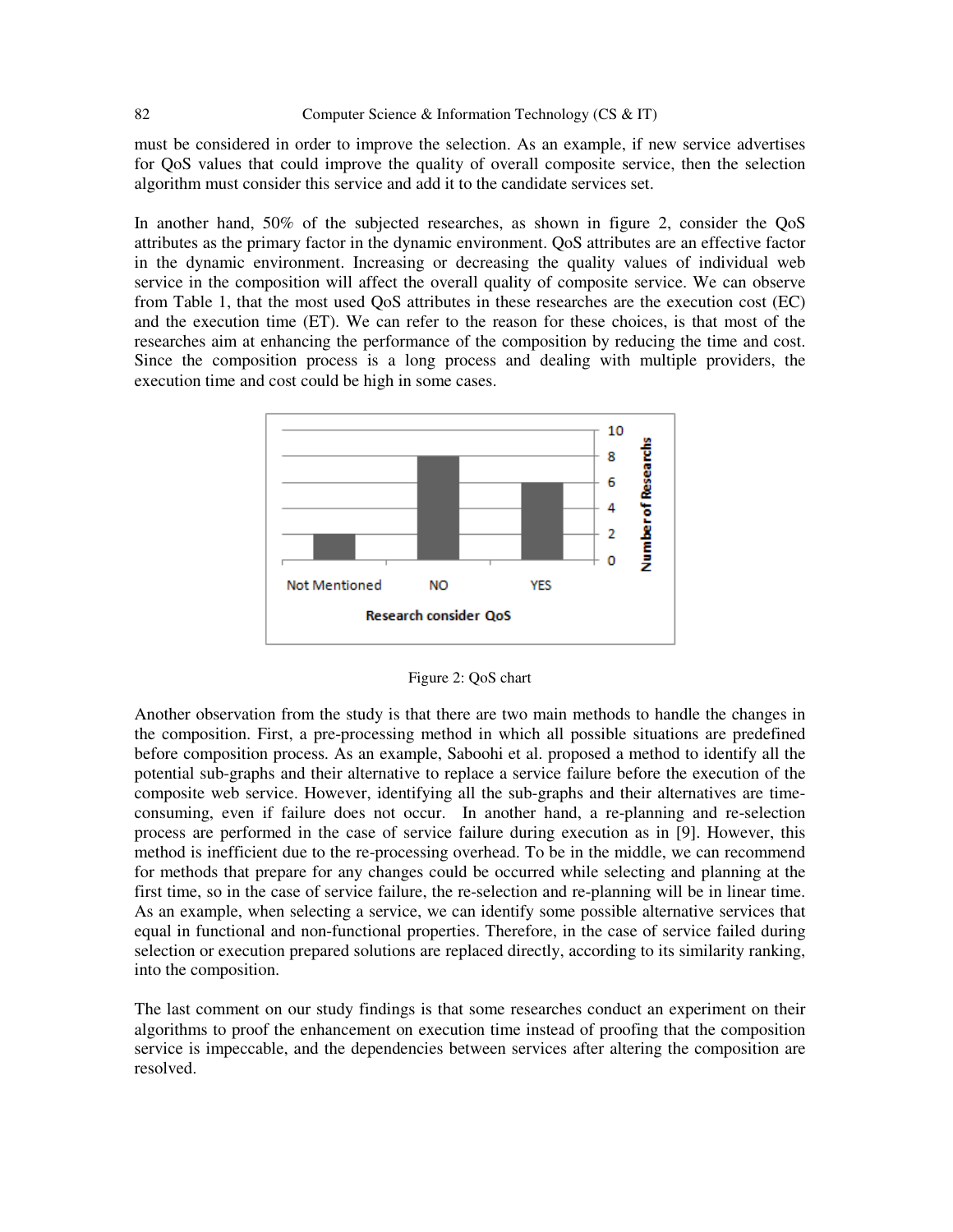# **6. CONCLUSION**

In this paper, a comparative study is conducted that targets the web service composition methods in a dynamic environment. To the best of our knowledge, the selected researches are the only ones that have been found in this area. From our study we can summarize our observations and recommendations in the field of web service composition under dynamic environment as follow:

- 1. The need for composition methods that is capable of monitoring and reacting to any environment changes during all the composition phases.
- 2. An enhancement of QoS-aware web service composition methods is recommended due to the importance of quality values changes in the dynamic environment.
- 3. During each composition phase, preparation mechanisms that define alternative solutions to replace any service failure in linear time are important.
- 4. Any proposed solution must guarantee the correctness of composition after altering it.

## **ACKNOWLEDGMENTS**

This research has been supported by the Computer Science Dept. of the College of Computer and Information Sciences at King Saud University.

#### **REFERENCES**

- [1] A. Jula, E. Sundararajan, and Z. Othman, "Cloud computing service composition: A systematic literature review," Expert Syst. Appl., vol. 41, no. 8, pp. 3809–3824, Jun. 2014.
- [2] T. Erl, Service-Oriented Architecture: Concepts, Technology, and Design, 7th Ed. Indiana: Prentice Hall, 2008.
- [3] Q. Z. Sheng, X. Qiao, A. V Vasilakos, C. Szabo, S. Bourne, and X. Xu, "Web services composition : A decade ' s overview," Inf. Sci., vol. 280, pp. 218–238, 2014.
- [4] L. Zeng, B. Benatallah, A. H. H. Ngu, M. Dumas, J. Kalagnanam, and H. Chang, "QoS-aware middleware for Web services composition," IEEE Trans. Softw. Eng., vol. 30, no. 5, pp. 311–327, May 2004.
- [5] G. Canfora, M. Di Penta, R. Esposito, and M. L. Villani, "QoS-Aware Replanning of Composite Web Services," in IEEE International Conference on Web Services (ICWS'05), 2005, pp. 121–129.
- [6] K. Nariai, I. Paik, and M. Shinozawa, "Planning and composition of Web services with dynamic constraints using situation calculus," in Proceedings of The Fifth International Conference on Computer and Information Technology (CIT'05), 2005, pp. 1009–1013.
- [7] O. Sapena and E. Onaindía, "Planning in highly dynamic environments: An anytime approach for planning under time constraints," Appl. Intell., vol. 29, no. 1, pp. 90–109, 2008.